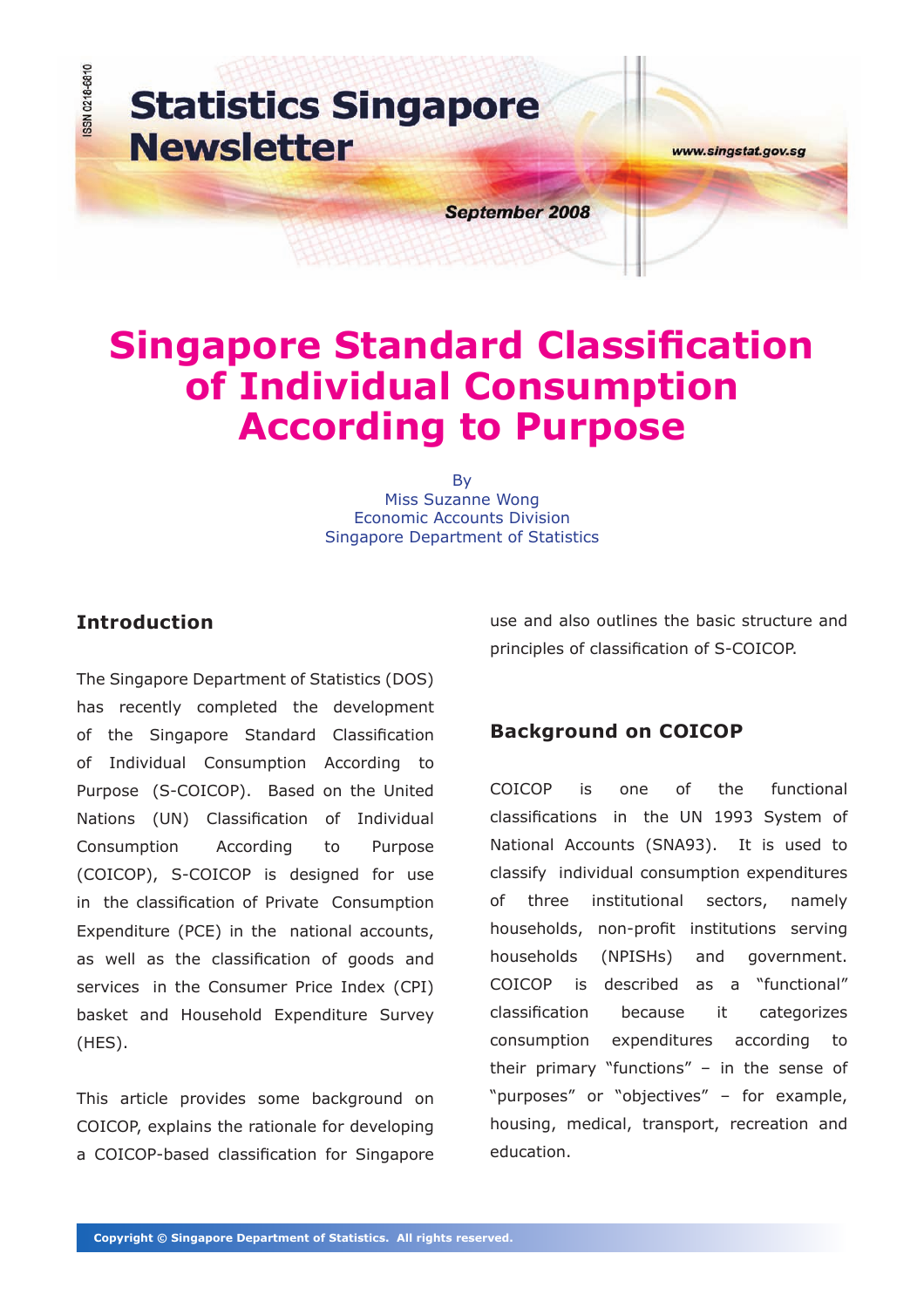COICOP is also recommended by the International Labour Office (ILO) for the compilation of the CPI. The ILO which is responsible for providing international best practice guidelines on CPI recognizes in its resolution that 'for the purposes of international comparisons, the [CPI] classification should also be reconcilable with the most recent version of the UN Classification of Individual Consumption According to Purpose (COICOP), at least at its division level'.

Similarly, COICOP is also intended for use in the classification of goods and services in the HES. This is supported by the ILO resolution which observes that 'there should be consistency between the classification used for index compilation and the one used for household expenditure statistics'.

# **Developing a Common COICOP-Based Classification for Singapore**

In 2006, DOS reviewed and assessed that the development of a common classification based on the UN COICOP for use in the compilation of PCE, CPI and HES would benefit both producers and users of the data. Some potential benefits of a common COICOP-based classification for Singapore use include :

Enhanced data sharing among data **•** producers. One of the most important applications of the CPI is the deflation of PCE in the national accounts. Hence,

the deflation of expenditures at the most detailed level is facilitated by a common classification of price indices on goods and services.

- A more integrated set of consumption, price and expenditure statistics. A harmonized classification system based on COICOP would help facilitate analyses on PCE, CPI and HES. **•**
- Greater international comparability. Adopting a COICOP-based classification would align the relevant Singapore official statistics more closely to those of other countries that use a COICOPbased classification, such as Australia, Hong Kong and all the European Union member countries (including the United Kingdom). **•**

# **S-COICOP – Structure and Principles of Classification**

S-COICOP is closely aligned to the basic framework of the UN COICOP. However, as with other national classifications, S-COICOP has adapted the UN COICOP as appropriate to better meet the requirements of Singapore's users and to take into account the local context. Compared to the UN classification which comprises 12 divisions at the first level (highest), 47 groups at the second level and 117 classes at the third level (lowest), the Singapore classification has 13 divisions, 45 groups and 109 classes (Table 1).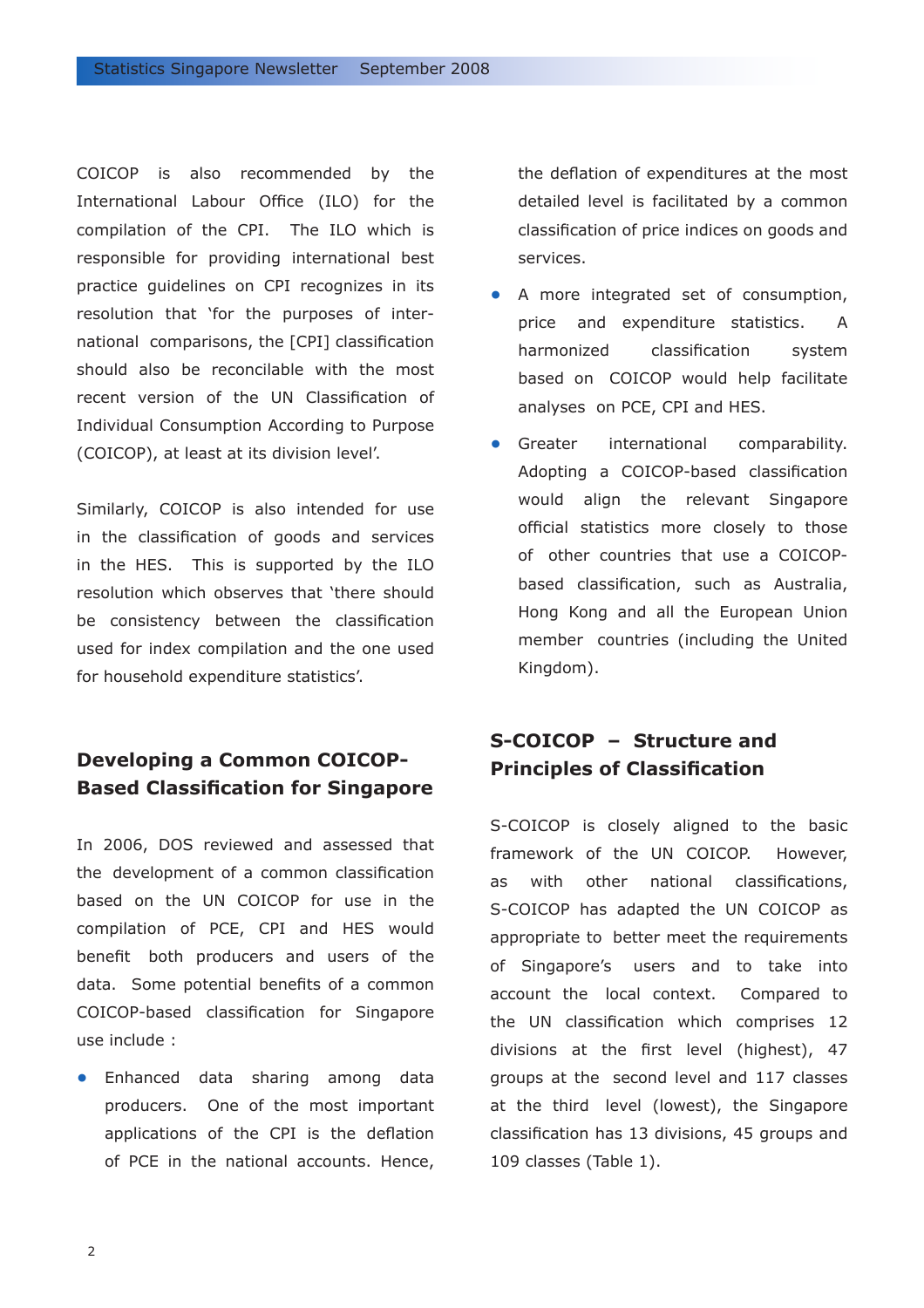| <b>UN COICOP</b>                                                       | <b>S-COICOP</b>                                                        |
|------------------------------------------------------------------------|------------------------------------------------------------------------|
| 01 Food & Non-Alcoholic Beverages                                      | 01 Food & Non-Alcoholic Beverages                                      |
| 02 Alcoholic Beverages, Tobacco & Narcotics                            | 02 Alcoholic Beverages & Tobacco                                       |
| 03 Clothing & Footwear                                                 | 03 Clothing & Footwear                                                 |
| 04 Housing, Water, Electricity, Gas<br>& Other Fuels                   | 04 Housing & Utilities                                                 |
| 05 Furnishings, Household Equipment<br>& Routine Household Maintenance | 05 Furnishings, Household Equipment<br>& Routine Household Maintenance |
| 06 Health                                                              | 06 Health                                                              |
| 07 Transport                                                           | 07 Transport                                                           |
| 08 Communication                                                       | 08 Communication                                                       |
| 09 Recreation & Culture                                                | 09 Recreation & Culture                                                |
| 10 Education                                                           | 10 Education                                                           |
| 11 Restaurants & Hotels                                                | 11 Food Serving Services                                               |
|                                                                        | 12 Accommodation Services                                              |
| 12 Miscellaneous Goods & Services                                      | 13 Miscellaneous Goods & Services                                      |

## TABLE 1 FIRST LEVEL STRUCTURE OF UN COICOP AND S-COICOP

Key differences between the UN COICOP and S-COICOP include the following :

- Food Serving Services and Accommoda-**•** tion Services are elevated to the first or division level in S-COICOP to identify them as two separate major consumption purposes. At the class level, more breakdowns on food and beverage services and accommodation services are shown.
- Similar to other countries, Narcotics and **•** Prostitution Services are excluded from S-COICOP for practical reasons.
- The Education division in S-COICOP includes 2 additional groups : Private Tuition and School Textbooks, Assessment Papers and Related Study Guides to reflect their importance in the Singapore context. **•**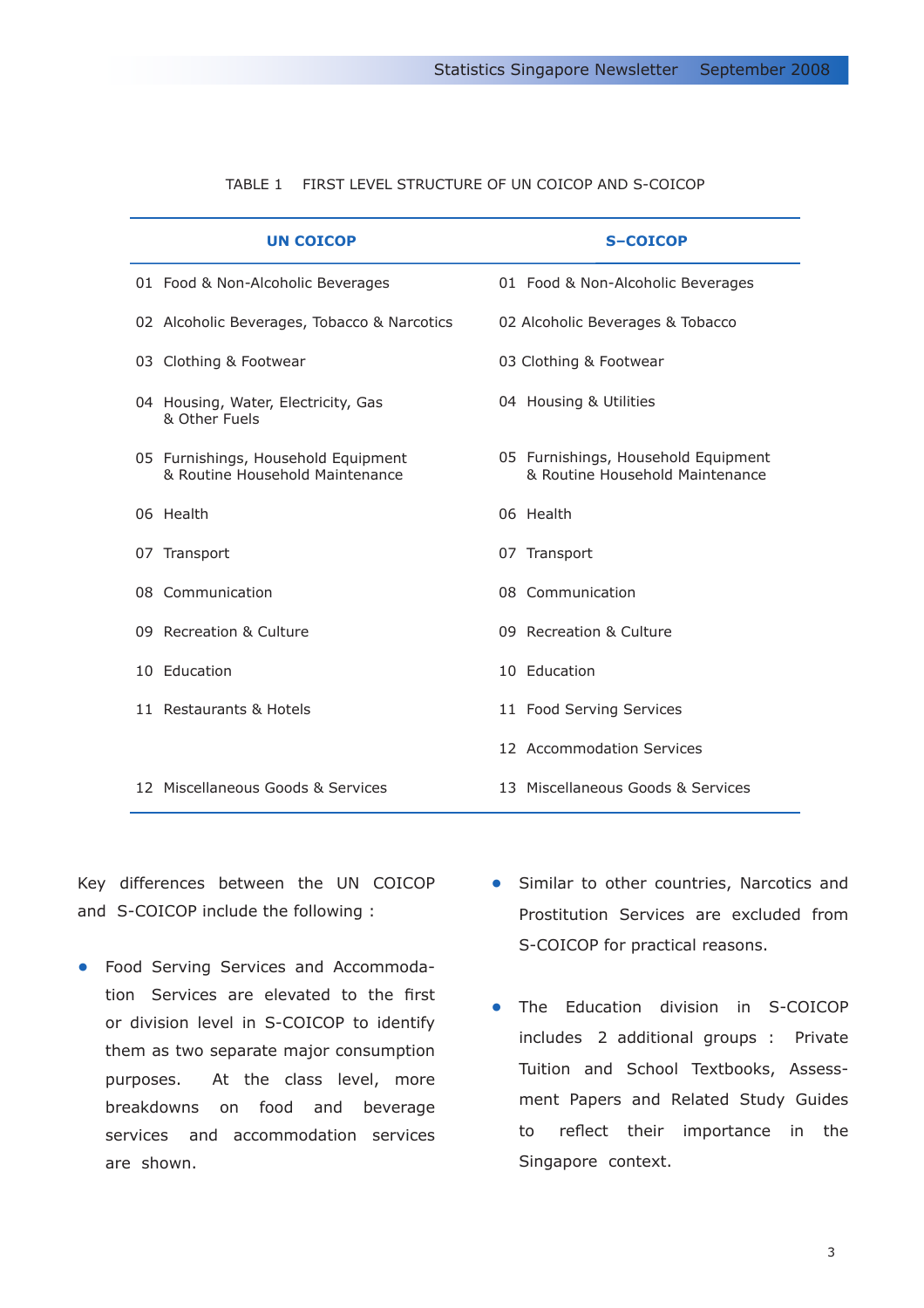• Hospices, Nursing Homes, Convalescent an all-inclusive package holiday which may and Rehabilitation Services is identified at the class level under the Health division as step-down care services in Singapore become increasingly important.

# *Classification by Purpose*

In line with the principles of the UN COICOP, S-COICOP categorizes consumption expenditures according to their primary "functions" or "purposes".

## *Multi-Purpose Goods and Services*

While most goods and services can be unambiguously assigned to a single purpose, some could plausibly be assigned to more than one purpose. Thus, for goods and services that are multi-purpose in nature, the general rule followed has been to assign them to the division that represents the predominant purpose. For example, food consumed at restaurants is assigned to *Food Serving Services* division not *Food and Non-Alcoholic Beverages* division.

## *Mixed Purpose Goods and Services*

Single outlays or expenditures may sometimes comprise a bundle of goods and services that serve two or more different purposes. Examples include the purchase of include payments for sightseeing, recreation, transport, accommodation and catering services.

For these expenditures, the need to obtain a "purpose" breakdown that is as precise as possible has to be balanced with practical considerations of data availability. As such, purchases for package holidays are classified under Package Holidays (under Recreation division) with no attempt to identify separate purposes such as transport, accommodation and catering.

Likewise, purchases of in-patient hospital services are classified under Hospital, Convalescent and Rehabilitation Services (under Health division) for practicality even though they include payments for hospital accommodation and catering services.

On the other hand, expenditures on educational services which may include payments for educational materials, boarding and transport services, should be classified as far as possible to their respective purposes such as Education, Accommodation Services and Transport.

# **The Next Step**

The development and adoption of a common COICOP-based classification for the collection, compilation and analysis of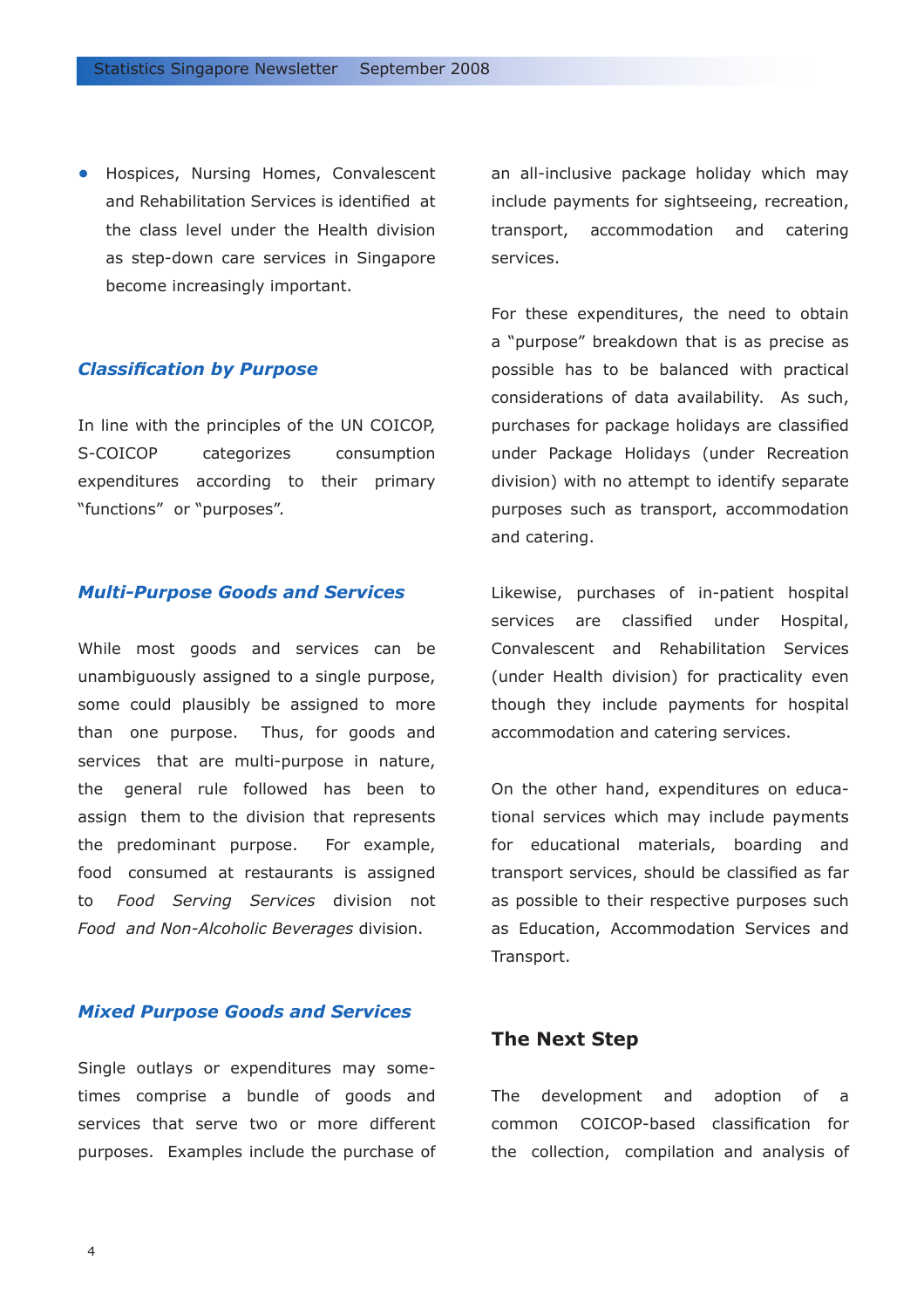consumption, price and expenditure statistics will yield significant benefits to both producers and users of the data. Particularly, it provides the basis for more integrated consumption, price and expenditure statistics, enhanced international comparability and data sharing.

Presently, the classification of PCE in the national accounts is already largely COICOP-based. Alignment to S-COICOP will require only relatively minor revisions, and these will be implemented in the next rebasing of the national accounts to reference year 2005 in early 2010.

DOS will also be using S-COICOP in the on-going HES 2007/08 where results will be ready towards end-2009. Thereafter, DOS will move towards using the S-COICOP classification for the CPI in its next rebasing using the HES 2007/08 results. The CPI with S-COICOP classification is expected to be ready in 2011.

Producers of these statistics will align existing classifications to S-COICOP as far as it is practically possible, taking into consideration data availability.

The use of a COICOP-based classification in national accounts, price and expenditure statistics is in line with international recommendations and best practices (SNA93 and ILO resolution) and the development of the S-COICOP is key to achieving this.

### *References*

- International Labour Organization (2003) "Resolution II : Resolution concerning Consumer Price Indices" http://www.ilo.org/public/ english/bureau/stat/ download/res/cpi2.pdf
- United Nations Statistics Division (2002) "Classifications of Individual Consumption According to Purpose (COICOP)" http://unstats.un.org/ unsd/cr/registry/regcst.  $asp?CI = 5&Lg = 1$ •
- United Nations Statistics Division (2000) "Classifications of Expenditure According to Purpose : Classification of the Functions of Government (COFOG), Classification of Individual Consumption According to Purpose (COICOP), Classification of the Purposes of Non-Profit Institutions Serving Households (COPNI), Classification of the Outlays of Producers According to Purpose (COPP)" *Statistical Papers Series M No. 84* •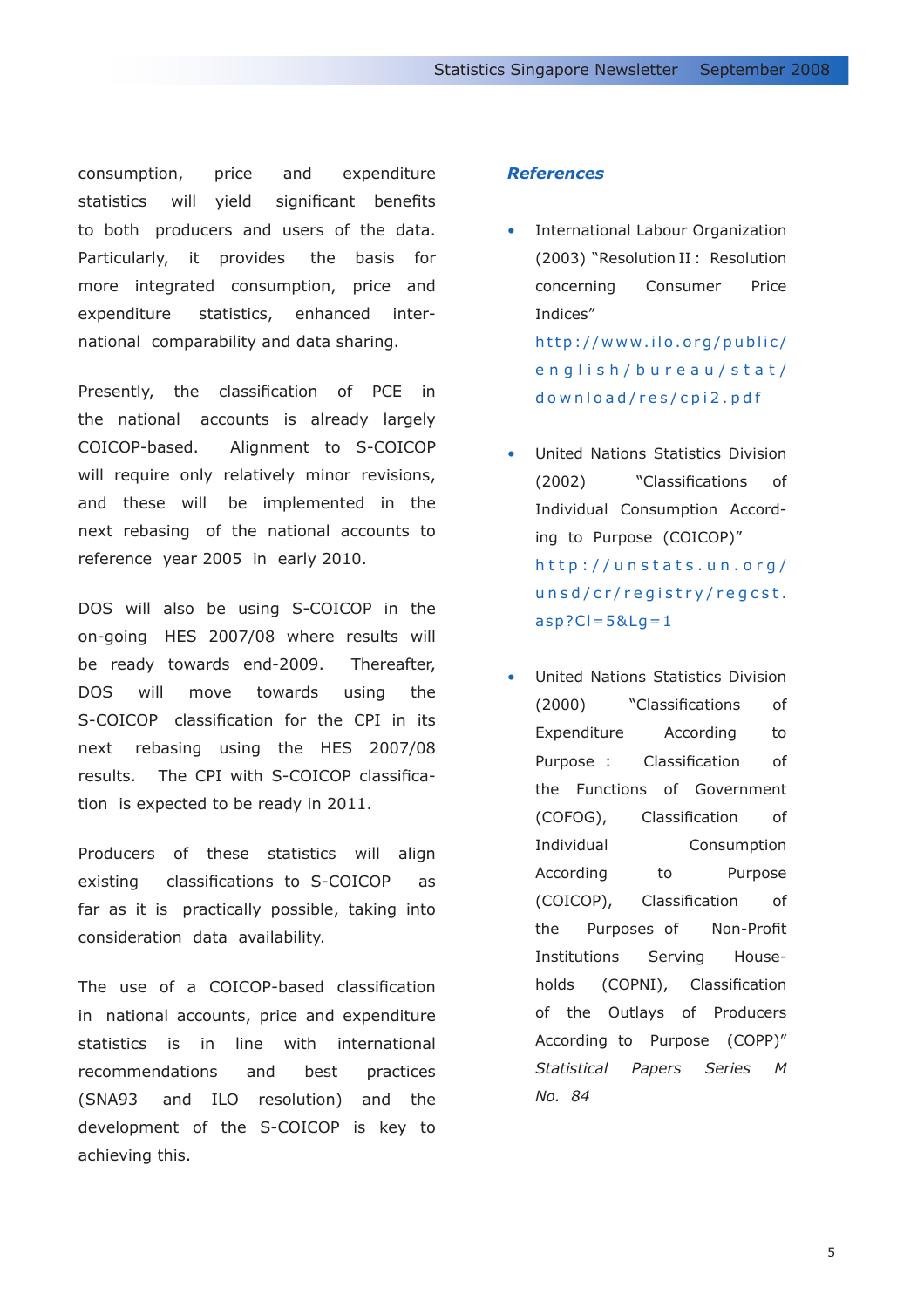# Performing Arts Activities

# *Do you know* ...

*that the number of arts performances had trebled over the last decade?*

7,449 arts performances were conducted in 2007 (Chart 1). This was almost three times the number of performances (at 2,510) in 1997, or an average annual growth of about 11 per cent over the ten-year period.

Performances by all the various arts types, namely : music, dance, theatre and others, grew over the past decade (Chart 2). Multi-disciplinary performances ("Others") increased at the fastest pace of 18 per cent per annum. Music and dance performances grew at around 14 per cent each over the same period.

In comparison, the rate of increase in the number of theatre performances was lower at 7.2 per cent per year. Nonetheless, theatre performances still accounted for 33 per cent of total arts performances in 2007.

Both the numbers of ticketed and nonticketed (for example, free arts events) performances showed upward trends over the past decade. Prior to 2005, the number of ticketed performances was greater than the number of non-ticketed performances (Chart 3). Since 2005, ticketed performance were outnumbered by non-ticketed ones.



CHART 1 TOTAL ARTS PERFORMANCES, 1997–2007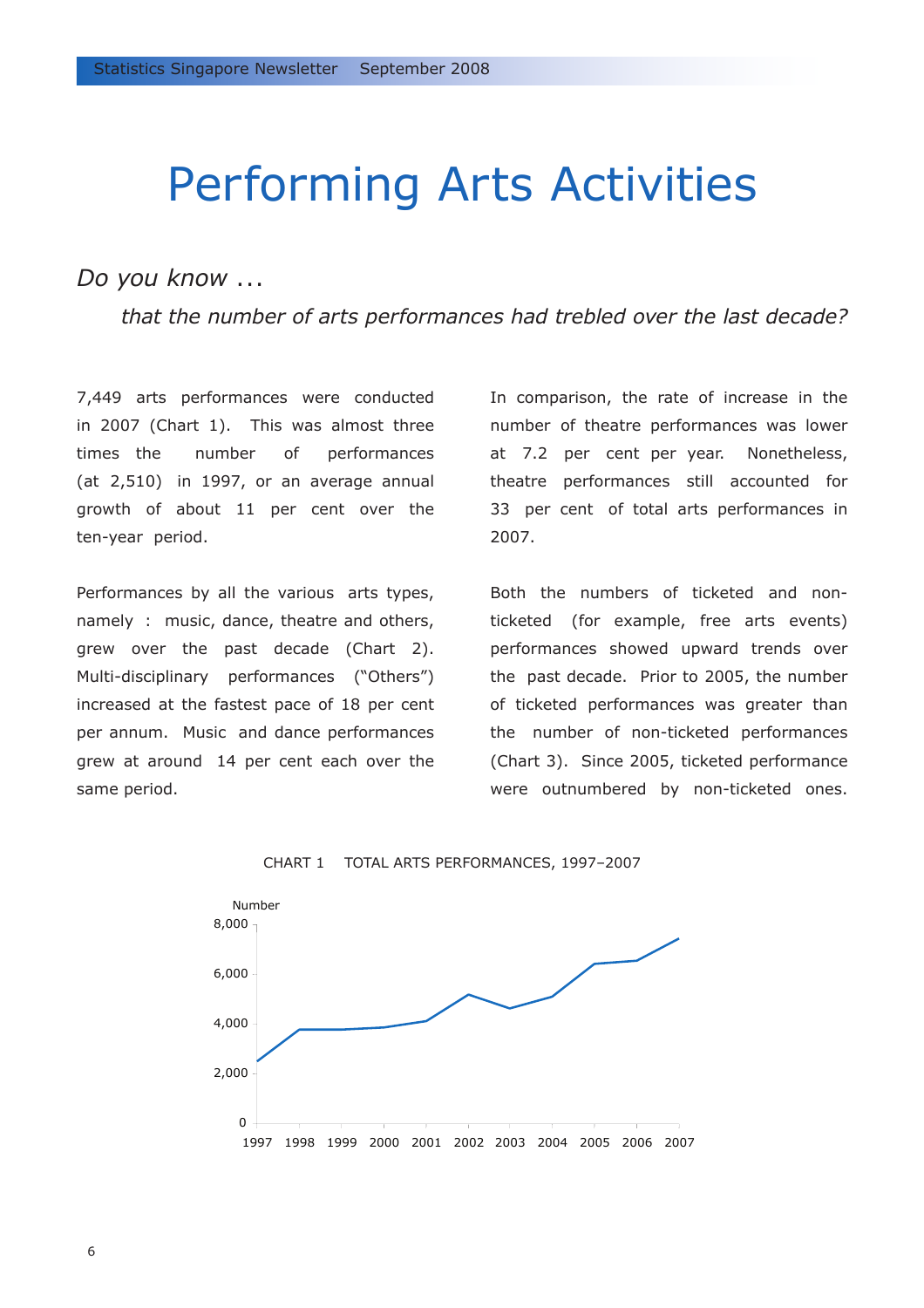

#### CHART 2 ARTS PERFORMANCES BY TYPE, 1997 AND 2007





In 2007, for every four ticketed performances, there were five non-ticketed ones.

Festivals such as the *Singapore Arts Festival*, *Singapore Street Festival*, *Huayi : Chinese Festival of Arts, Mosaic Music Festival*, *Kalaa Utsavam : Indian Festival of Arts*, *Pesta Raya : Malay Festival of Arts*, and *Da:ns Festival* were key contributors of non-ticketed performances in 2007.

Total ticketed attendances reached 1.5 million in 2007, up from about 750,000 in 1997. In terms of the popularity of ticketed performances, theatre performances drew the largest number of attendees in 1997 (398,200) and in 2007 (687,000) among all the performing art forms (Chart 4). Ticketed music performances were also popular, attracting over half a million attendees in 2007.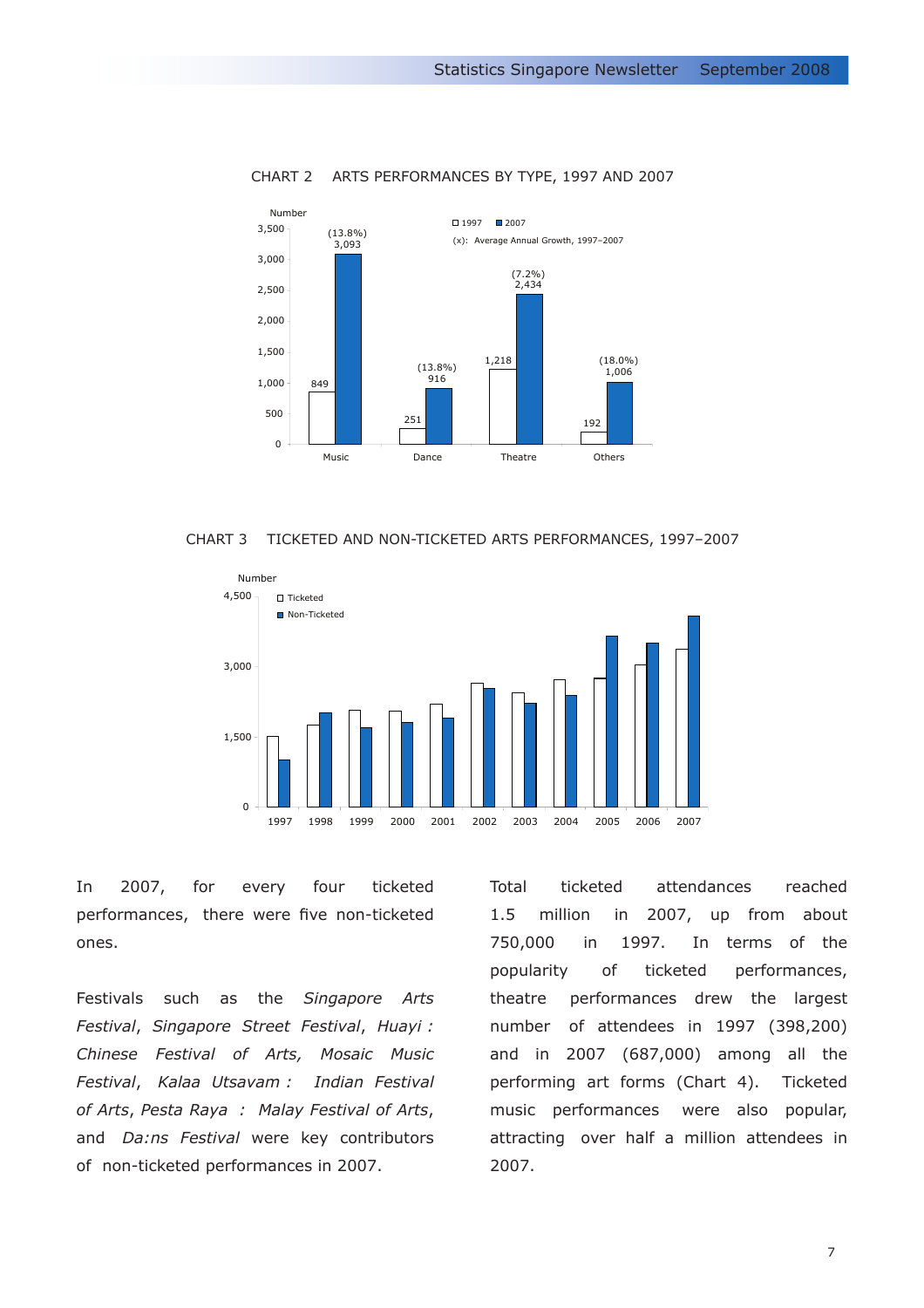

### CHART 4 TICKETED PERFORMANCES BY TYPE OF ARTS PERFORMANCE, 1997 AND 2007

More information on the Arts could be obtained from the report on the "2007 Statistical Round-Up of the Arts" available from the National Arts Council website at

#### **http://www.nac.gov.sg/sta/sta02.asp**

Selected data on the Arts are also included in the *Yearbook of Statistics 2008*.

The Singapore Department of Statistics has released an Information Paper on *Re-Basing and Revision of the Wholesale Trade Index (2007=100)*. The paper provides details on the data sources, methodology adopted, and the formula for index compilation in the rebasing of the Wholesale Trade Index (WTI) to reference year 2007.

The WTI index measures the business performance of the wholesale trade sector. The index series comprises Domestic WTI and Foreign WTI for measuring the wholesale sales in and outside of Singapore. These indices are presented in both current prices and constant prices.

A comparison of the rebased series and old series is presented in the report. For more information, download a softcopy of the Information Paper from the SingStat website at

**http://www.singstat.gov.sg/pubn/papers/economy/ip-b20.pdf**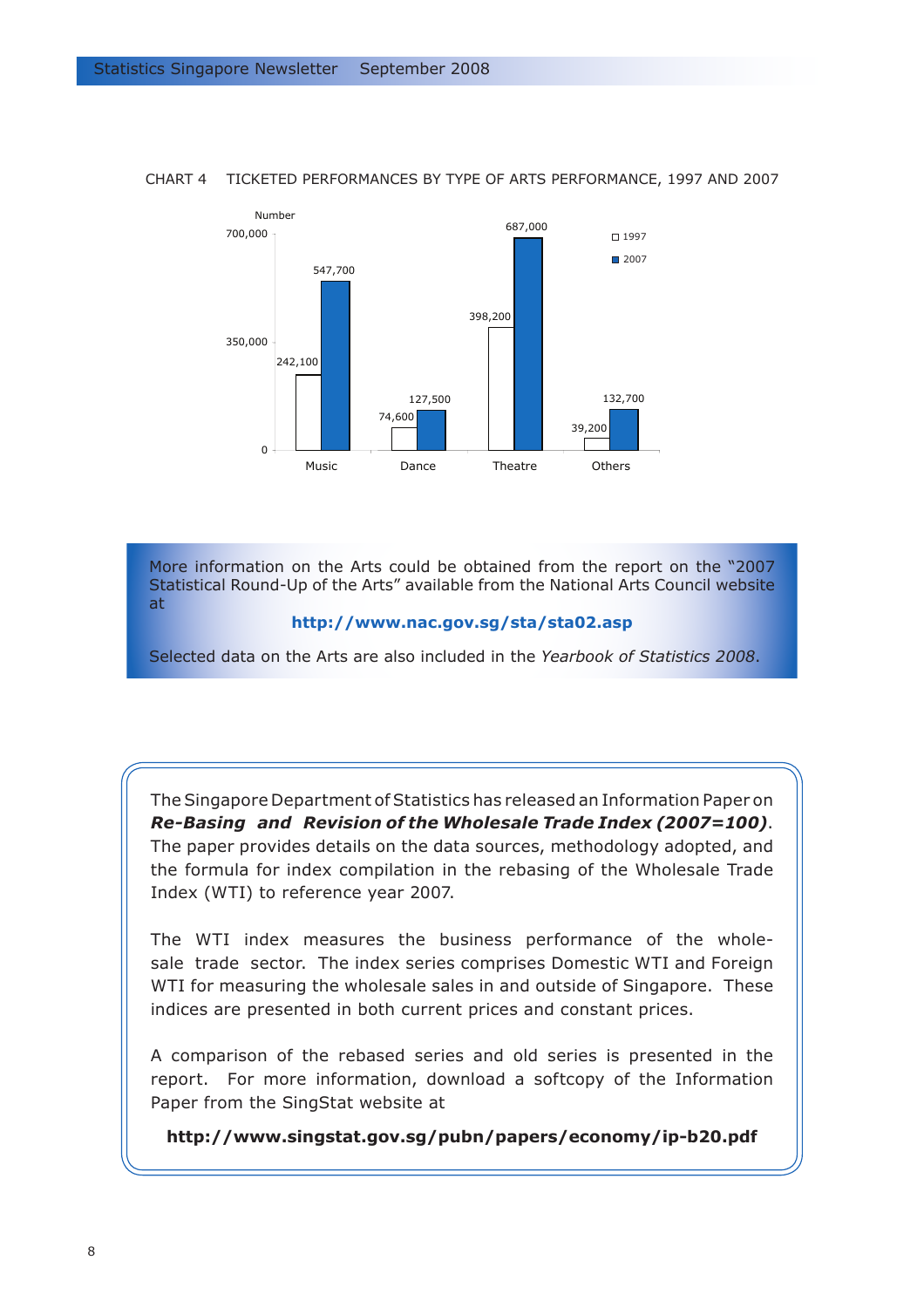# Formation and Cessation of Companies and Businesses, January–June 2008

# **Companies**

The uncertainty in economic situation led to a lower growth rate in overall company formation in 1H08. The 13,600 companies formed during this period represented an increase of 6.4 per cent from 1H07. This was significantly lower than the 21 per cent increase registered in 1H07 compared to 1H06. Out of the 13,600 companies set up in 1H08, 55 per cent were from the wholesale & retail trade, financial & insurance activities, and professional, scientific & technical activities industries. Almost all major industries recorded increases in the number of companies formed, eg arts, entertainment, recreation & other service activities (28 per cent), construction (17 per cent) and transport & storage (11 per cent). The exception was real estate, rental & leasing activities industry, where the 340 companies set up in 1H08 was less than the 420 formations recorded in the same period of 2007.

The total number of company cessations stood at 5,420 in 1H08, which was 12 per cent higher than the 4,830 recorded in 1H07. There was a higher number of company cessations in all major industries, with the largest increase observed in the hotels & restaurants industry (from 160 in 1H07 to 220 in 1H08). Other industries reporting double-digit increases included information & communications (23 per cent), transport & storage (23 per cent), manufacturing (18 per cent), and financial & insurance activities (17 per cent).

#### CHART 1 FORMATION AND CESSATION OF COMPANIES

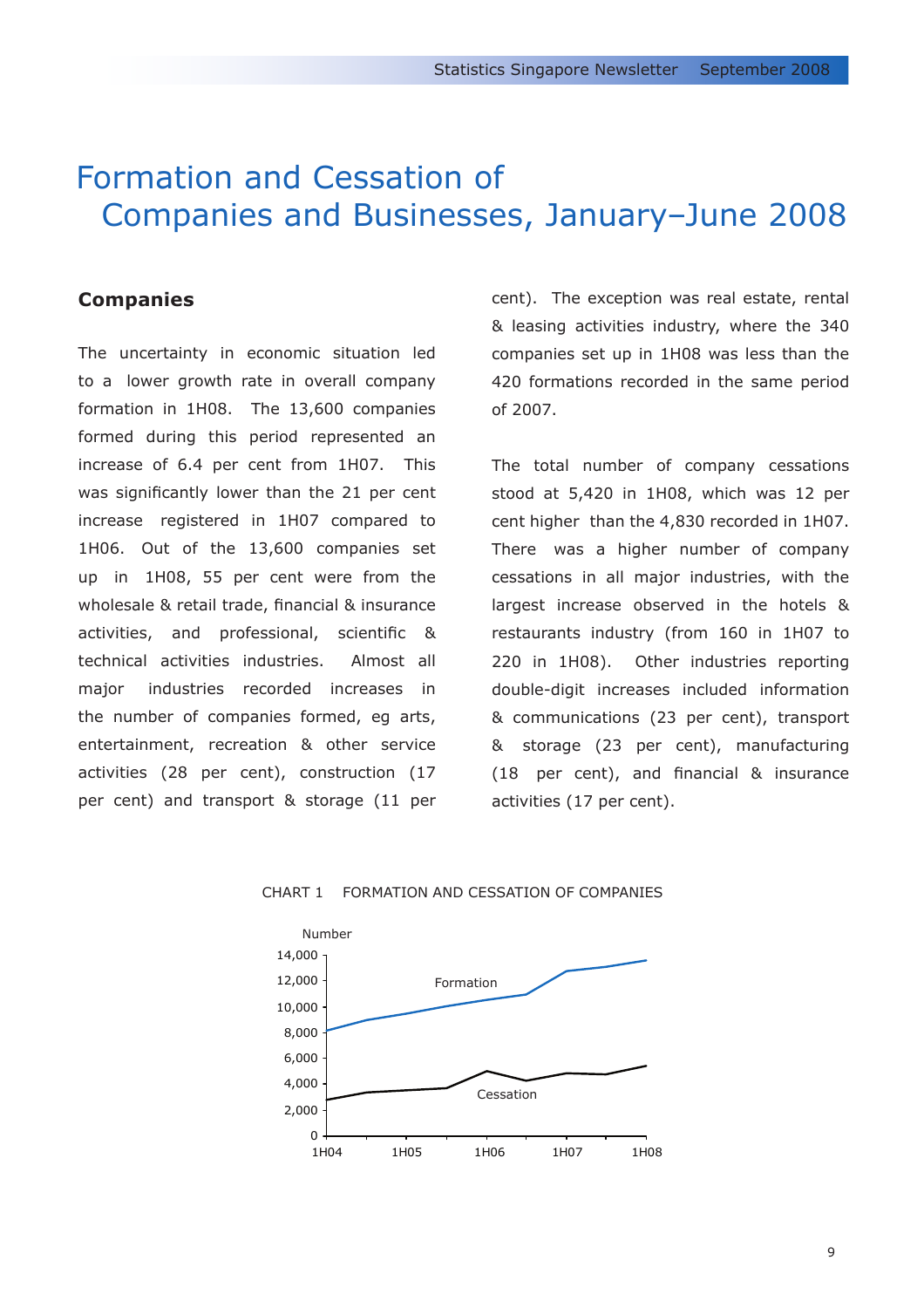# **Businesses**

12,460 businesses were formed in 1H08, marginally higher than the 12,390 recorded in 1H07. More than half of total business formations were from the wholesale & retail trade, professional, scientific & technical activities, and arts, entertainment, recreation & other service activities industries. Financial & insurance activities, construction and professional, scientific & technical activities industries registered higher business formations of 21 per cent, 12 per cent and 11 per cent respectively. In contrast, the real estate, rental & leasing activities industry recorded a decline in business formations, from 210 in 1H07 down to 170 in 1H08. Similarly, information & communications, and arts, entertainment, recreation & other service activities industries reported declines in business formation (12 per cent and 10 per cent respectively).

The total number of business cessations increased by 1.0 per cent to reach 10,690 in 1H08. Education, health & social work, hotels & restaurants, and financial & insurance activities industries registered higher business cessations of 8.4 per cent to 14 per cent. On the other hand, the number of business cessations declined in the construction (13 per cent) and real estate, rental & leasing activities (10 per cent) industries.



#### CHART 2 FORMATION AND CESSATION OF BUSINESSES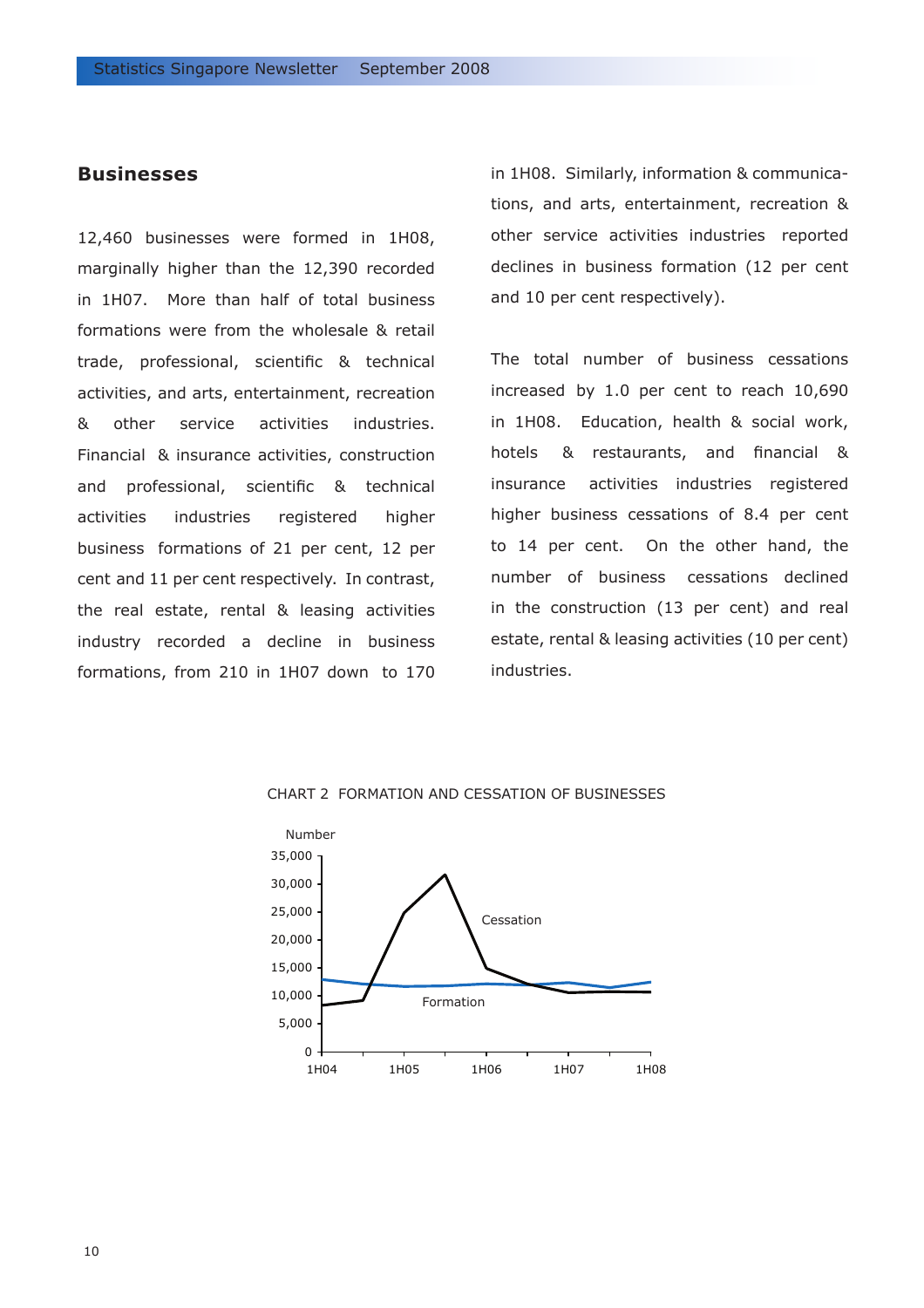# Review of the Singapore Standard Industrial Classification and Singapore Standard Occupational Classification

As the national statistical co-ordinator, the Department of Statistics is responsible for national statistical classifications and for ensuring that they remain relevant for data producers and users. We are now in the process of reviewing and updating the Singapore Standard Industrial Classification (SSIC) and Singapore Standard Occupational Classification (SSOC) to reflect recent changes in economic activities and employment structure.

The review process for SSIC and SSOC commenced in the first quarter of 2008, with the preparation of the first draft of SSIC 2010 and SSOC 2010, using the appropriate international classification as the base and other countries' national classifications as references for discussion at the working level, and for deliberation by the Main Committee. This committee comprises representatives from stakeholder agencies such as Ministry of Manpower, Central Provident Fund Board and the Economic Development Board. In addition, other government agencies such as the Monetary Authority of Singapore and the Building and Construction Authority are invited to share their knowledge and expertise in areas under their purview.

Besides seeking inputs from relevant Ministries, Statutory Boards, and organizations such as Chambers of Commerce, consultations with the United Nation Statistics Division and International Labour Organization will also be carried out to ensure that the revised SSIC and SSOC are aligned to international standards and best practices.

Both the SSIC and SSOC are scheduled to be completed by mid 2009, in time for the next Census of Population 2010. From now till then, we shall be happy to receive comments and suggestions on the revision of SSIC and SSOC.

Please contact Ms Ng Siew Siew at 6332-7715 or direct your feedback to

**[singstat\\_co-ord@singstat.gov.sg](mailto:singstat_co-ord@singstat.gov.sg)**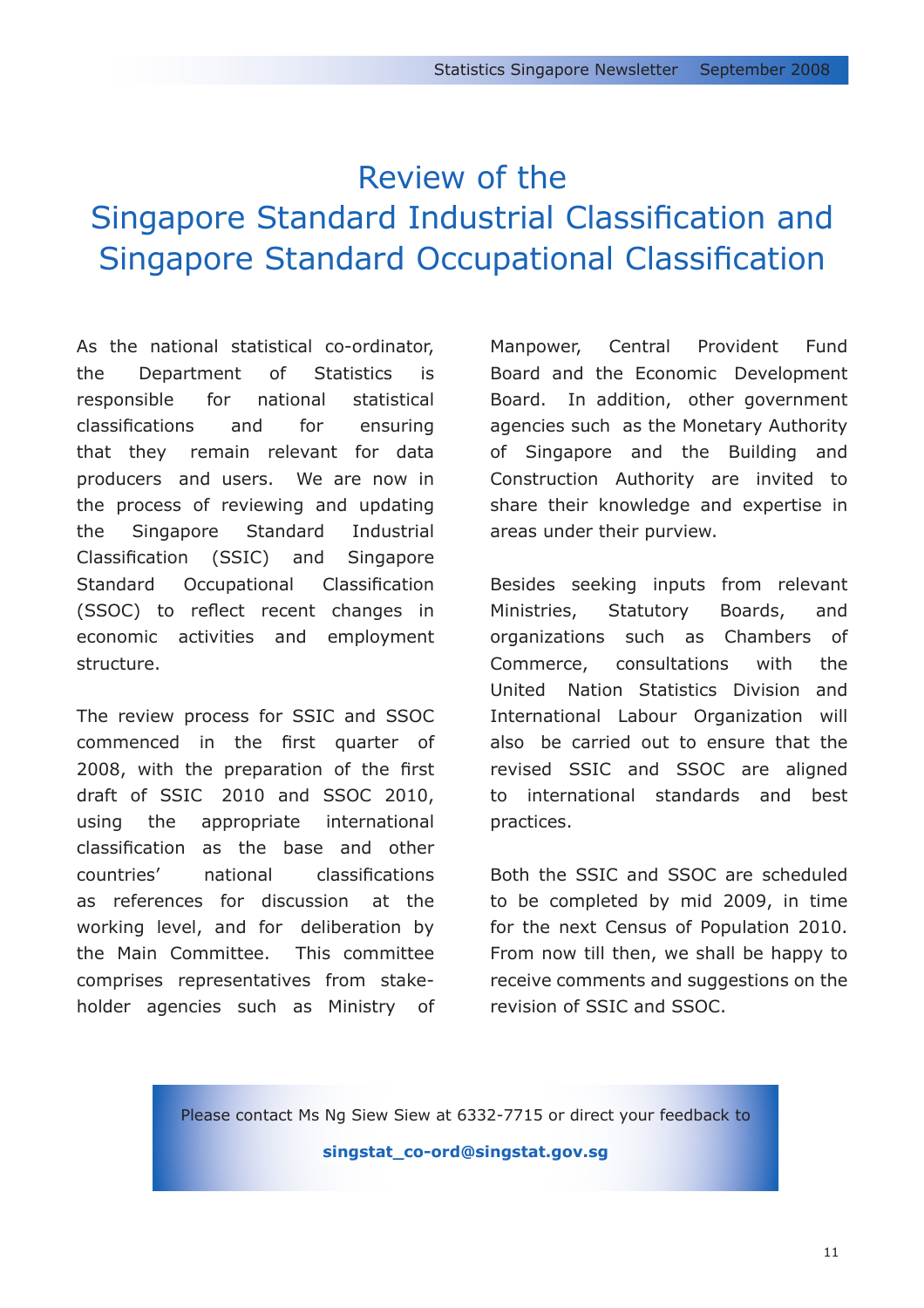# *Fast Facts on SSIC and SSOC*

# **SSIC**

- Benchmarked against International Standard Industrial Classification Revision 4 (ISIC Rev 4)
- extensively for censuses of population, household and establishment surveys, and in administrative databases **M** Used
- Last revised in 2005 for mid-decade General Household Survey 2005
- SSIC 2005 is available for free downloading from the SingStat website via

**[http://www.singstat.gov.sg/statsres/](http://www.singstat.gov.sg/statsres/ssc/ssic.html) ssc/ssic.html**

SSIC 2010 will be the 10th edition of the publication

## **SSOC**

- Benchmarked against International Standard Classification of Occupation 2008 (ISCO-08)
- extensively for censuses of population, labour force surveys, and in administrative databases **M** Used
- Last revised in 2005 for mid-decade General Household Survey 2005
- SSOC 2005 is available for free downloading from the SingStat website via

**[http://www.singstat.gov.sg/statsres/](http://www.singstat.gov.sg/statsres/ssc/ssoc.html) ssc/ssoc.html**

SSOC 2010 will be the 6th edition of the publication

# Economic Surveys Series (Reference Year 2006)

The Singapore Department of Statistics conducts an annual survey on the services industries to collect a wide range of data for studies and analyses in this sector. The latest survey was conducted in 2007 for reference year 2006.

Results compiled from the Annual Survey of Services 2006 are presented in a series of seven reports, with the first six focusing on several services industries of importance to Singapore's economy, namely :

- *Food and Beverage Services •*
- *Health Services •*
- *Information and Communications Services •*
- *Retail Trade •*
- *Transport and Storage Services •*
- *Wholesale Trade •*

The final consolidated report, *The*  **Services Sector**, provides a comprehensive performance review of the Services Sector.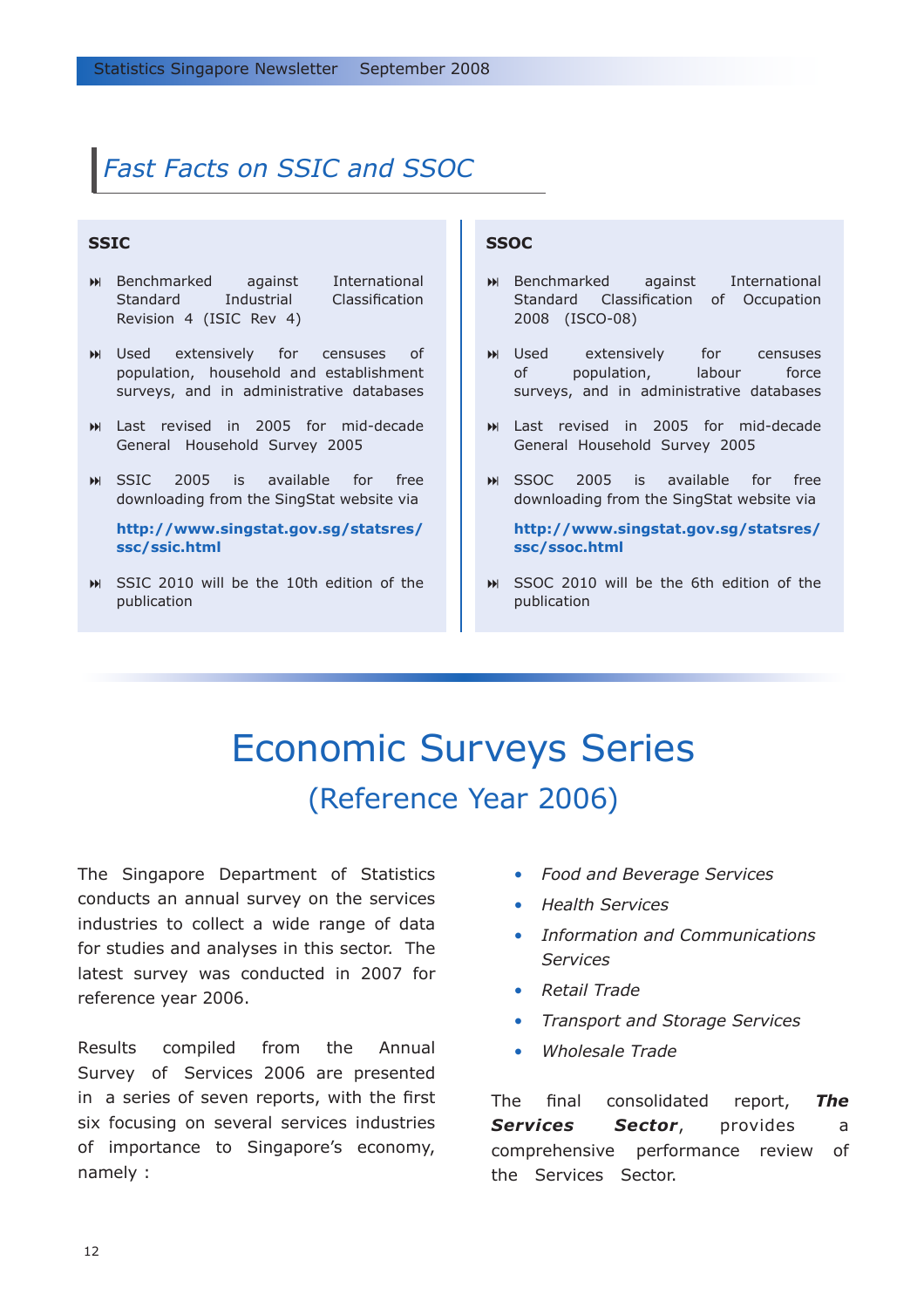In 2006, there were 138,000 establishments in the services sector (excludes government ministries & departments as well as banks and finance, securities & insurance companies), employing a total of 1,128,000 workers.

The services sector comprised mainly firms engaged in wholesale & retail trade, real estate & business services, and community, social & personal services. These three main industries accounted for 79 per cent of total establishments.

The key indicators from the Economic Surveys Series 2006 are provided in the table below.

Softcopies of the full reports are available for free downloading via the SingStat website (www.singstat.gov.sg).

| Industry                              | No. of<br>Estab-<br>lishments | No. of<br>Workers<br>Employed | Operating<br>Receipts | Operating<br>Expenditure | Operating<br>Surplus | Value<br>Added |  |
|---------------------------------------|-------------------------------|-------------------------------|-----------------------|--------------------------|----------------------|----------------|--|
|                                       | (000)                         |                               | (S\$ Billion)         |                          |                      |                |  |
| Food & Beverage Services              | 5.0                           | 75.3                          | 4.7                   | 4.5                      | 0.3                  | 1.6            |  |
| <b>Health Services</b>                | 3.6                           | 54.1                          | 6.3                   | 5.7                      | 0.9                  | 3.6            |  |
| Information & Communications Services | 5.9                           | 62.4                          | 26.0                  | 23.2                     | 4.1                  | 8.5            |  |
| Retail Trade                          | 20.0                          | 107.0                         | 37.3                  | 35.4                     | 2.2                  | 4.6            |  |
| Transport & Storage Services          | 9.1                           | 117.9                         | 61.2                  | 53.3                     | 12.0                 | 18.8           |  |
| Wholesale Trade                       | 35.4                          | 234.4                         | 1,027.4               | 1,006.4                  | 22.4                 | 35.3           |  |
| <b>The Services Sector</b>            | 138.0                         | 1,128.0                       | 1,294.2               | 1,217.3                  | 96.3                 | 113.8          |  |

# **About the Annual Survey of Services (AS)**

The AS comprises a series of 2006 surveys, namely :

- Wholesale Trade Survey •
- Retail Trade Survey •
- Hotels and Catering Survey •
- Transport and Storage Survey •
- Information and Communications Survey •
- Financial- and Insurance-Related Services Survey
- Business Services and Real Estate **Survey**
- Community, Social and Personal Services Survey
- Non-Profit Organisations Survey

The objective of the surveys is to gather information on the services industries to enable in-depth analyses and understanding of the performance, structure and profile of this sector.

The data and analytical findings are used extensively for the compilation of national accounts, input-output tables and other related studies. In addition, the results are frequently used by policy makers, economic planners and academicians, the business community and researchers in their work.

More information on the scope and coverage of the surveys, as well as the concepts and definitions can be found in the individual reports.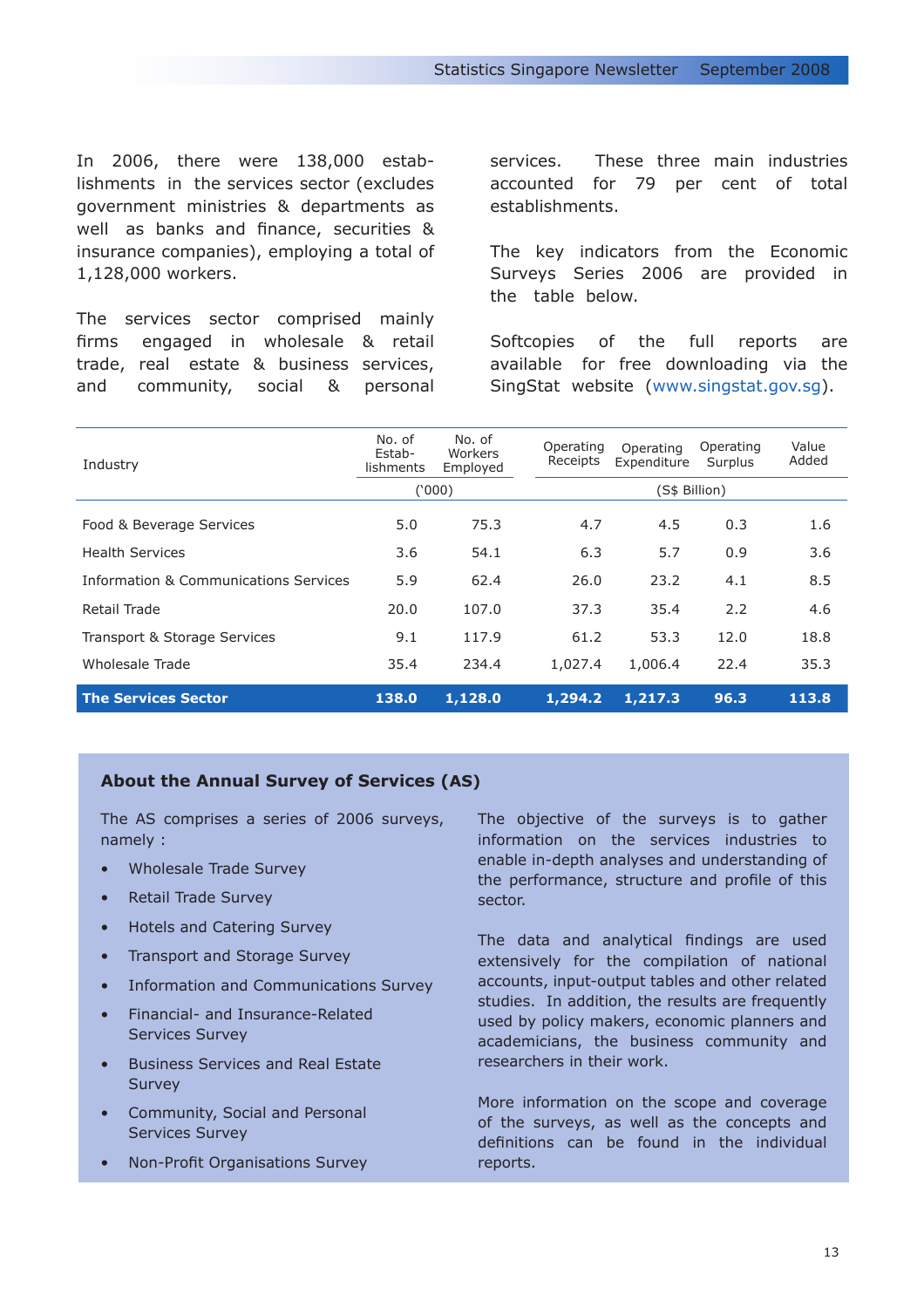# Overseas Visitors

The Singapore Department of Statistics (DOS) received the following visitors over the past five months.

Topics that the visitors shared on included their country's statistical system and organizational structure, how they work in partnership with other agencies to deliver statistical outputs, as well as their experience in the conduct of Household Expenditure Survey and compilation of the Consumer Price Index (CPI).

Overviews of Singapore's statistical system, development of Singapore's national accounts and compilation of Gross Domestic Product by industry were presented.

Topics discussed included the use of IT in Singapore's Population Census and household survey, data collection modules/processes performed in the General Household Survey 2005, coordination of statistical activities, developing and promoting national statistical standards, concepts and definitions.

Other topics of interest included the compilation of CPI, Import and Export Price Indices in Singapore, maintenance of the business register, and DOS IT architecture for data collection, analysis and management.

## **Abu Dhabi**

- *Emirate of Abu Dhabi Executive Council, General Secretariat*
- Mr Abdulla Ali Al Ahbabi Director, Government Performance Management •
- Dr Salih Ahmed Osaman Manager, Research & Statistics Section •

#### **Australia**

- *Australian Bureau of Statistics*
- Mr Peter Harper Deputy Australian Statistician, Population, Labour, Industry and Environment Statistics Group •

### **Cambodia**

- *National Institute of Statistics*
- Mr Meng Kim Hor Deputy Director of Census Department •
- Mr Lim Penh Deputy Director of Census Department •
- Mr Sin Serey Vuth Vice Bureau Chief •
- Mr Chhun Bunnarith Vice Bureau Chief •
- Mr Sam Soksotheavuth Vice Bureau Chief •

### **China**

- *National Bureau of Statistics*
- Mr Huang Langhui Advisor

#### **Sultanate of Oman**

- *Ministry of National Economy*
- Mr Sabir Said Rashid Al-Harbi Director General of Economic Statistics •
- Mr Sulaiman Abdulrahim Alzadjali Director General of Information and Publication Centre •
- Mr Yousuf Abdullah Al-Ajmi Head, Planning and Modern Techniques Section •
- *Information Technology Authority*
- Ms Shariffa Al Meskary Manager, International Relations •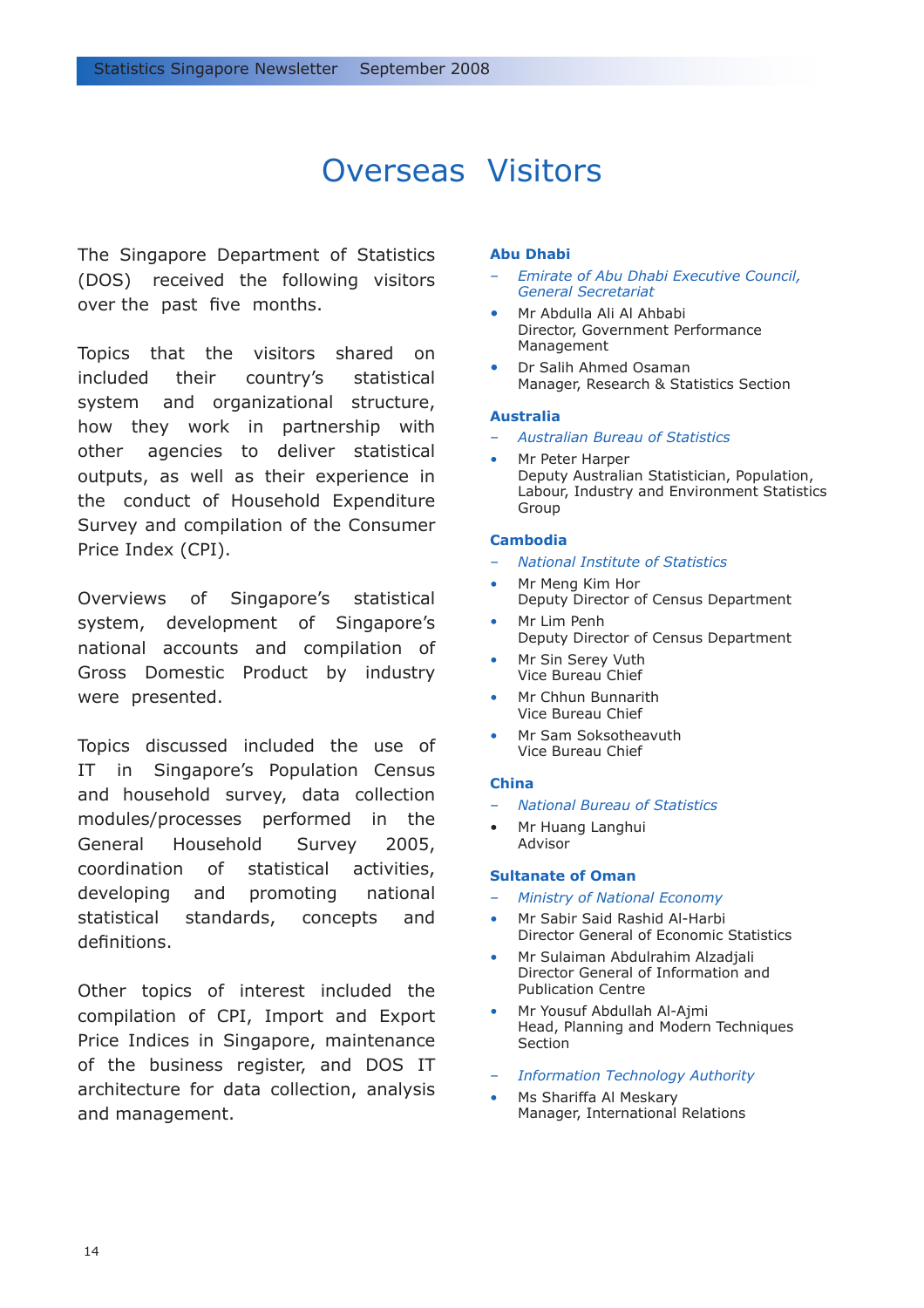# **Contents** The *Statistics Singapore Newsletter*

- **Singapore Standard Classification of Individual Consumption According to Purpose 1**
- **Performing Arts Activities 6**
- **Formation and Cessation of Companies and Businesses, January–June 2008 9**
- **Review of the Singapore Standard Industrial Classification and Singapore Standard Occupational Classification 11**
- **Economic Surveys Series (Reference Year 2006) 12**
- **Overseas Visitors 14**

 $\cdots \cdots \cdots$ 

is issued half-yearly by the Singapore Department of Statistics. It aims to provide readers with news of recent research and survey findings. It also serves as a vehicle to inform readers of the latest statistical activities in the Singapore statistical service.

Contributions and comments from readers are welcomed. Please address all correspondence to :

The Editor *Statistics Singapore Newsletter* 100 High Street #05–01 The Treasury Singapore 179434

Fax : 65 6332 7689 Email : info@singstat.gov.sg

To use the "Data on SMS" service, simply key <**data**>space<**option**> and SMS to 74688. Use the following option codes to retrieve the statistical information you require :

|                                                       | <b>Option Codes for</b> |             |                                                                                                                                                                                                                                                                                                                                                                                                                  |  |  |  |
|-------------------------------------------------------|-------------------------|-------------|------------------------------------------------------------------------------------------------------------------------------------------------------------------------------------------------------------------------------------------------------------------------------------------------------------------------------------------------------------------------------------------------------------------|--|--|--|
| <b>Main Topic</b>                                     | Sub-Menu                | Latest Data | Key Data                                                                                                                                                                                                                                                                                                                                                                                                         |  |  |  |
| <b>National Accounts</b><br>(At Current Market Price) | ma                      | a           | All Data<br>a0<br>GDP/GNI (A)<br>a1<br>a2<br>Per Capita GDP/GNI (A)<br>GDP(Q)<br>a3                                                                                                                                                                                                                                                                                                                              |  |  |  |
| Population                                            | mb                      | b           | All Data<br>b <sub>0</sub><br>b1<br>Total/Resident Population (A)<br>b2<br>Live Births/Fertility Rate (A)                                                                                                                                                                                                                                                                                                        |  |  |  |
| Prices                                                | mc                      | c           | All Data<br>c0<br>CPI/Inflation (A)<br>c1<br>CPI(M)<br>c2<br>Import Price Index (M)<br>c3<br>Export Price Index (M)<br>c4<br>Singapore Manufactured Products Price Index (M)<br>c5<br>Domestic Supply Price Index (M)<br>c6                                                                                                                                                                                      |  |  |  |
| <b>Services Statistics</b>                            | md                      | d           | All Data<br>d <sub>0</sub><br>d1<br>Domestic Wholesale Trade Index at Current Market Price (Q)<br>d2<br>Foreign Wholesale Trade Index at Current Market Price (Q)<br>d3<br>Business Receipts Index (Q)<br>d4<br>Retail Sales Index at Current Market Price (M)<br>d5<br>Catering Trade Index at Current Market Price (M)<br>d <sub>6</sub><br>Services Sector (A)<br>Business Expectations of Services (Q)<br>d7 |  |  |  |
| <b>Investment Statistics</b>                          | me                      | e           | All Data<br>e0<br>Singapore Investment Abroad/Direct Equity Investment (A)<br>e1<br>Foreign/Direct Equity Investment in Singapore (A)<br>e <sub>2</sub>                                                                                                                                                                                                                                                          |  |  |  |

*continued from overleaf*